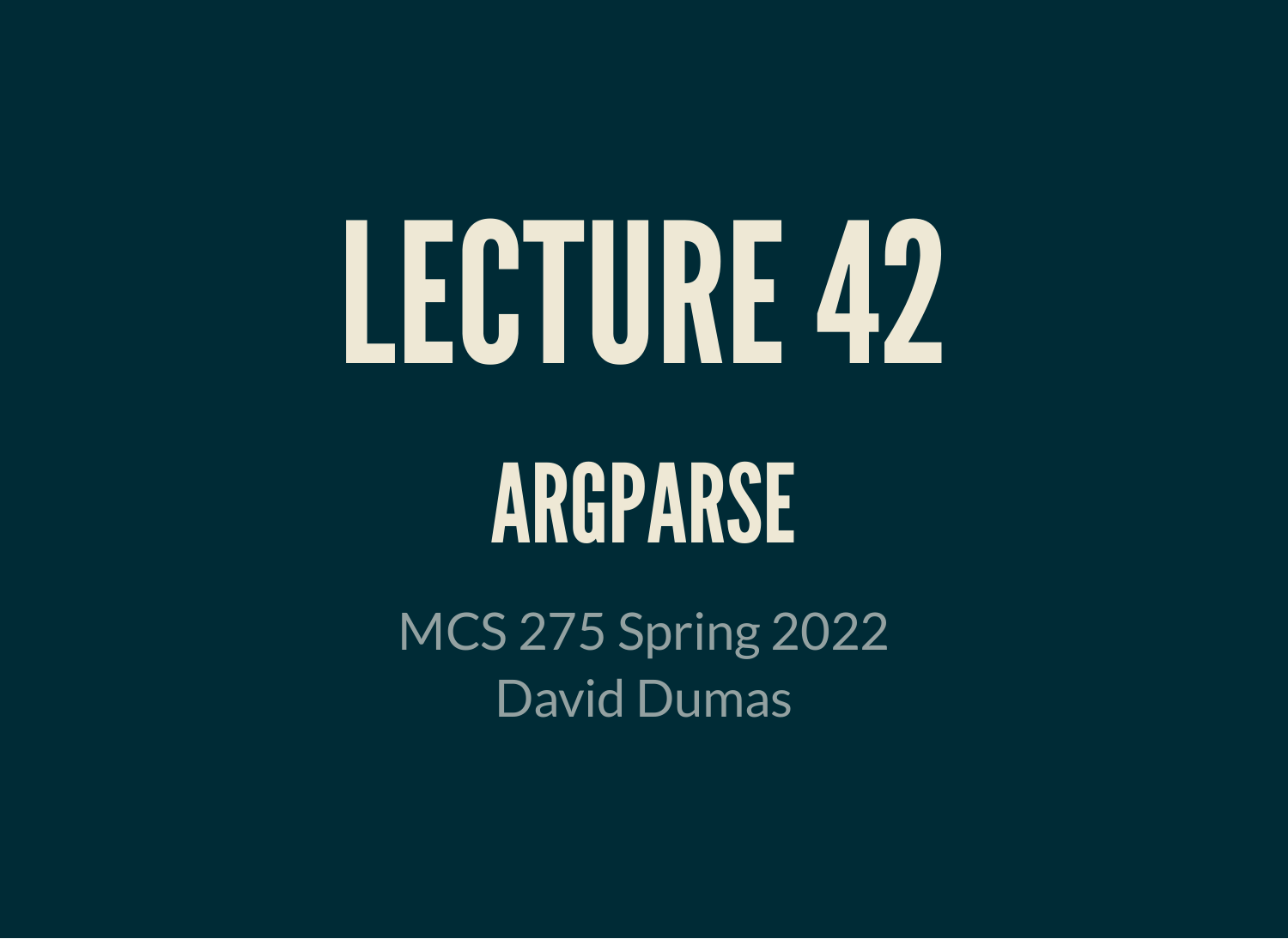#### LECTURE 42: ARGPARSE

Course bulletins:

- [Project](https://www.dumas.io/teaching/2022/spring/mcs275/nbview/projects/project4.html) 4 is due 6pm Friday.
- The project 4 autograder is now open.
- Complete your course evaluations!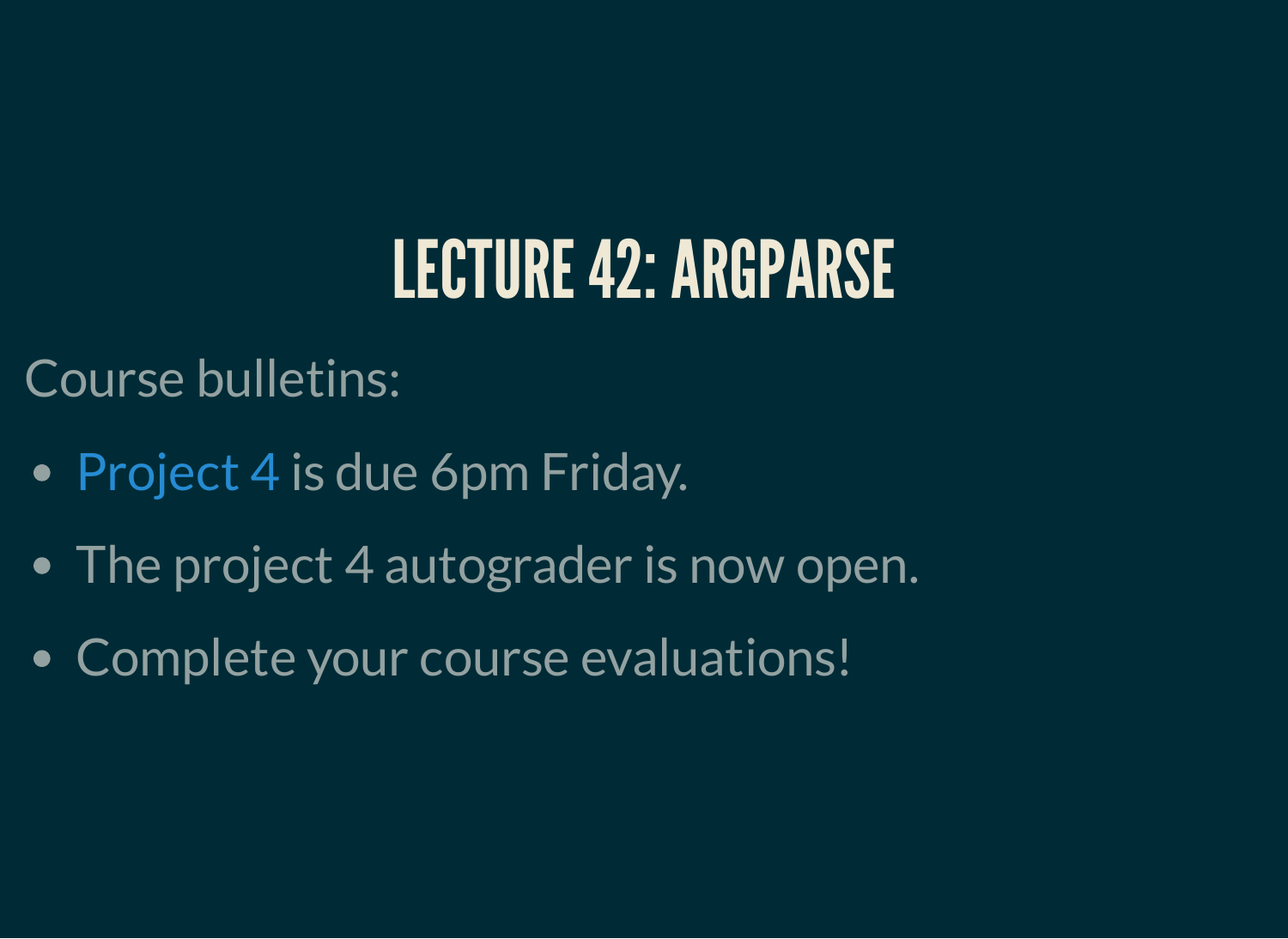#### END STUFF

- Blackboard site closes at the end of May.
- Homework, worksheets, solutions, etc. will be archived on this public site:
- <https://www.dumas.io/teaching/2022/spring/mcs275/>
- Lecture videos will not be there, but I will email you the links to those before Blackboard closes.
- Each lecture video is removed 180 days after recording.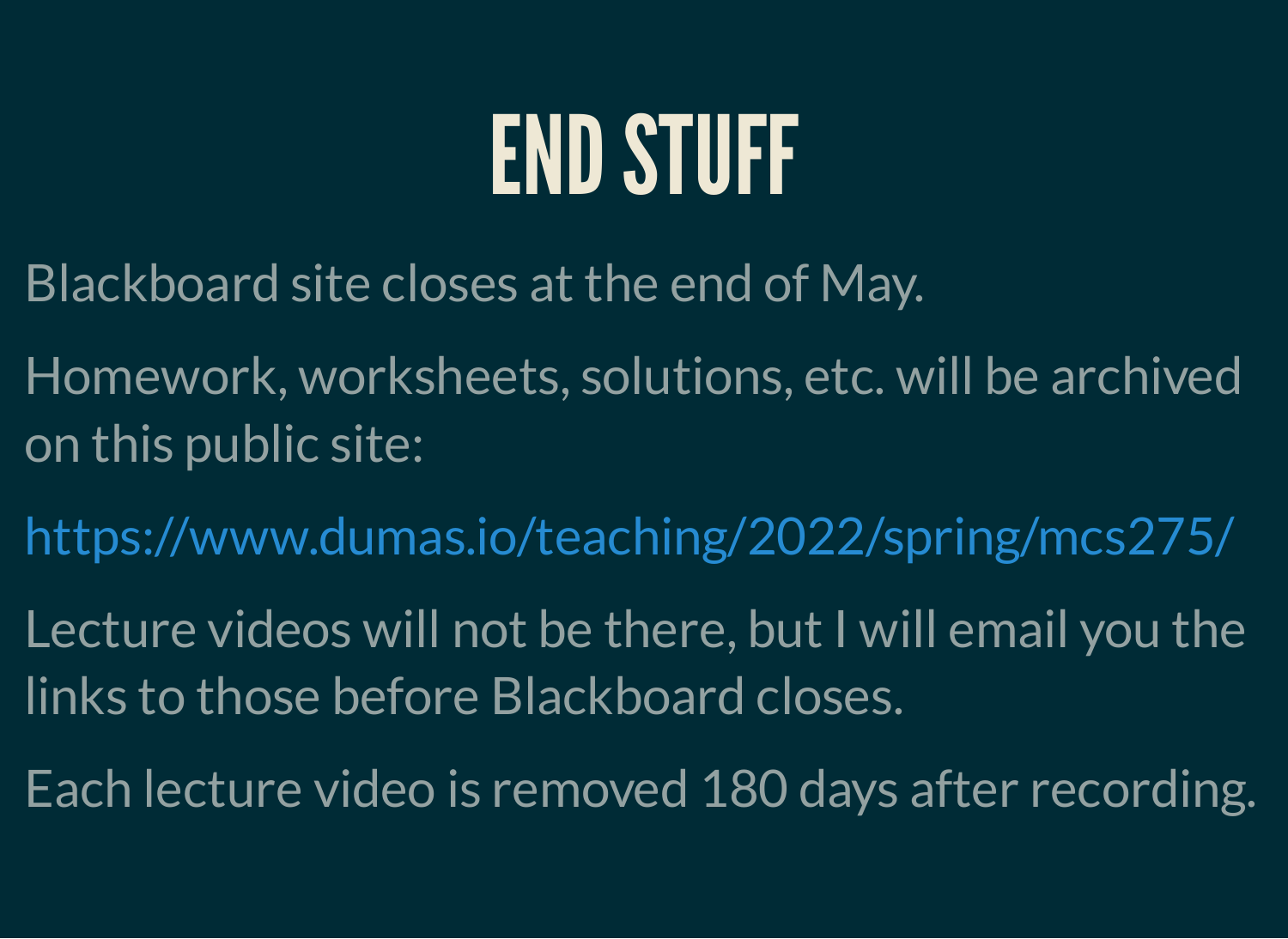# COMMANDLINE INTERFACE

- In most settings where programs are developed, basic familiarity and comfort with working in a shell/terminal is important.
- This is especially true in Unix/Linux, and a *lot* of computing involves Unix/Linux in some way.
- Today we'll focus on Python scripts that are meant to be run and used entirely in a shell, i.e. that use a command line interface or CLI.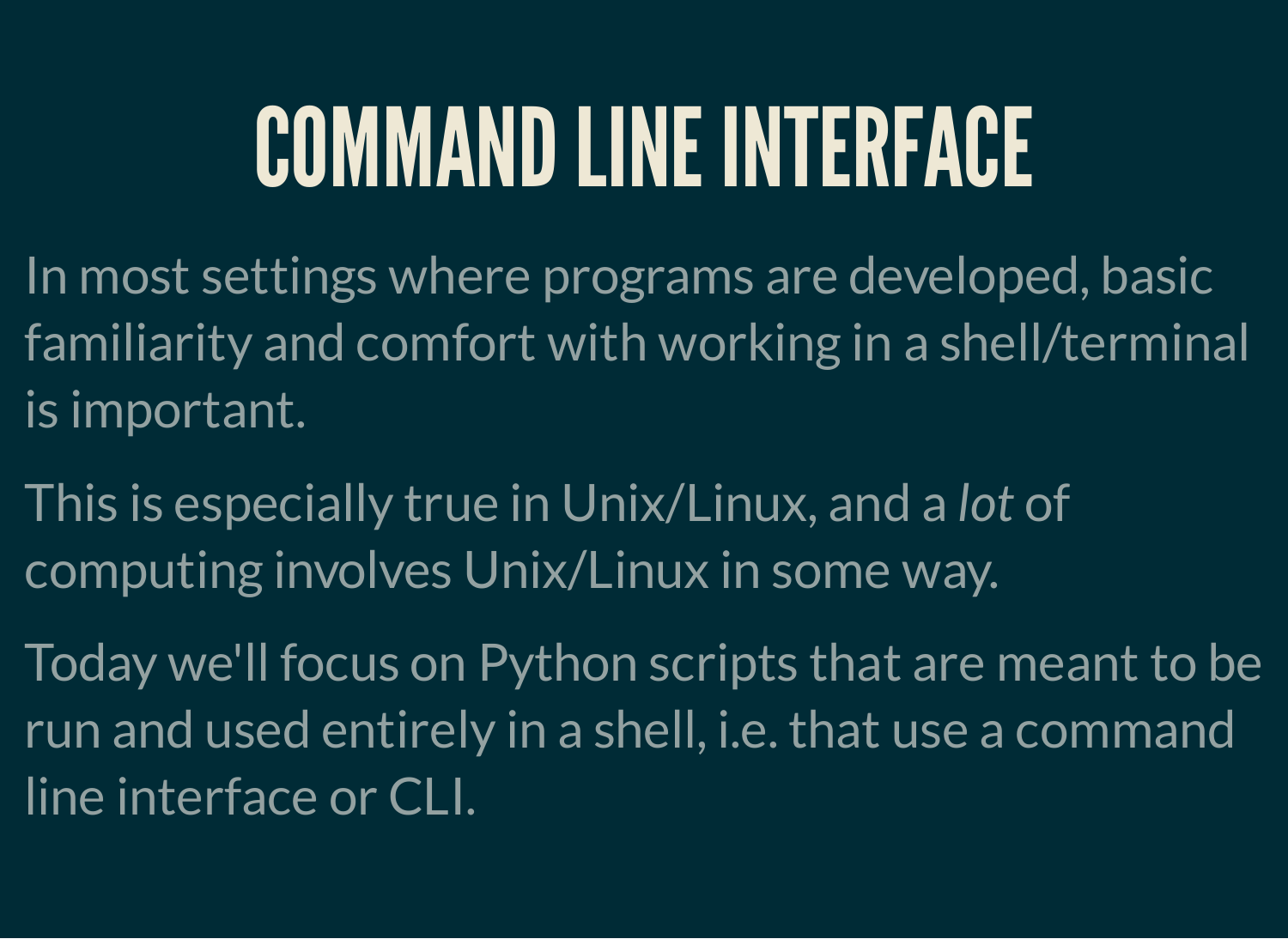#### EXECUTABLE PYTHON SCRIPTS

"""Show Python version and exit""" **import** sys print(sys.version)

#### and then marking the file as executable, using shell command

chmod +x myscript.py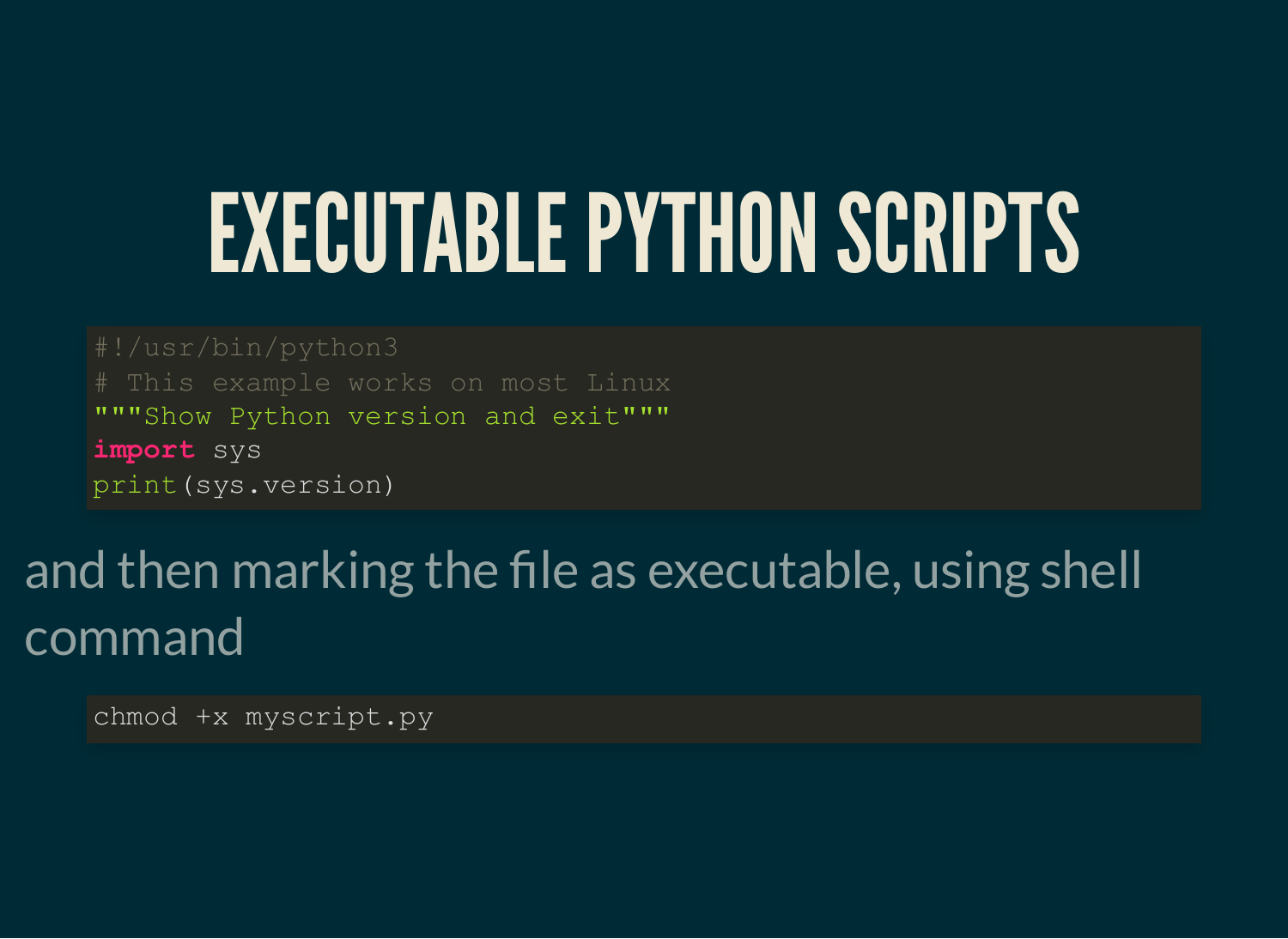# EXECUTABLE PYTHON SCRIPTS

In Unix/Linux you can make a Python script file directly executable by adding an interpreter specification line (starting  $\#$ !) at the beginning of the file

"""Show Python version and exit""" **import** sys print(sys.version)

#### and then marking the file as executable, using shell command

chmod +x myscript.py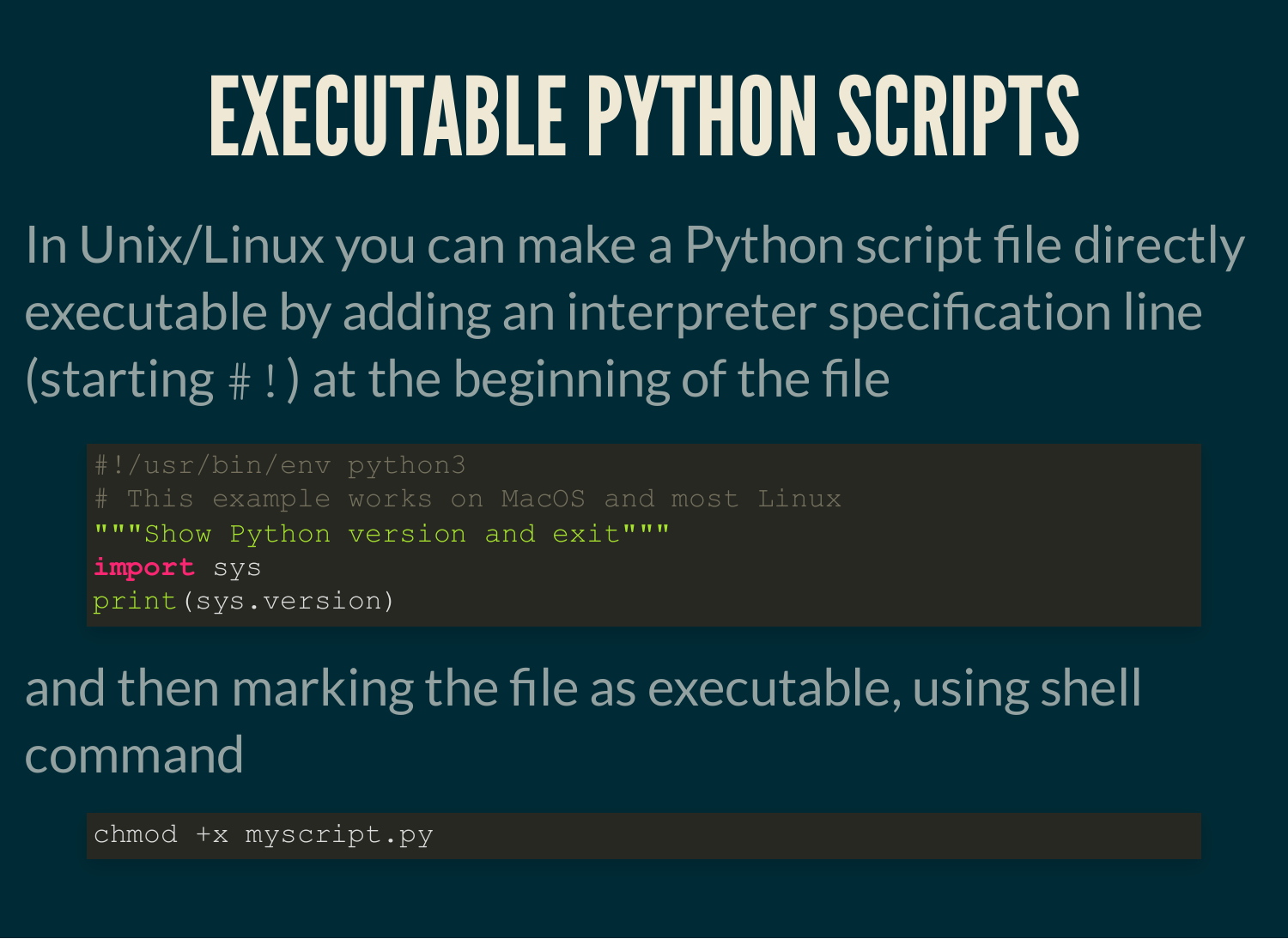# OPTIONSANDARGUMENTS

CLI programs often want to accept:

- Required positional **arguments** (e.g. input filename, directory to search, ...)
- **Options** (e.g. iterate 5 times, write to "out.txt" instead of terminal, use alternate scrape URL, ...)
- **Flags** (e.g. enable verbose output, allow overwriting an existing file, ...)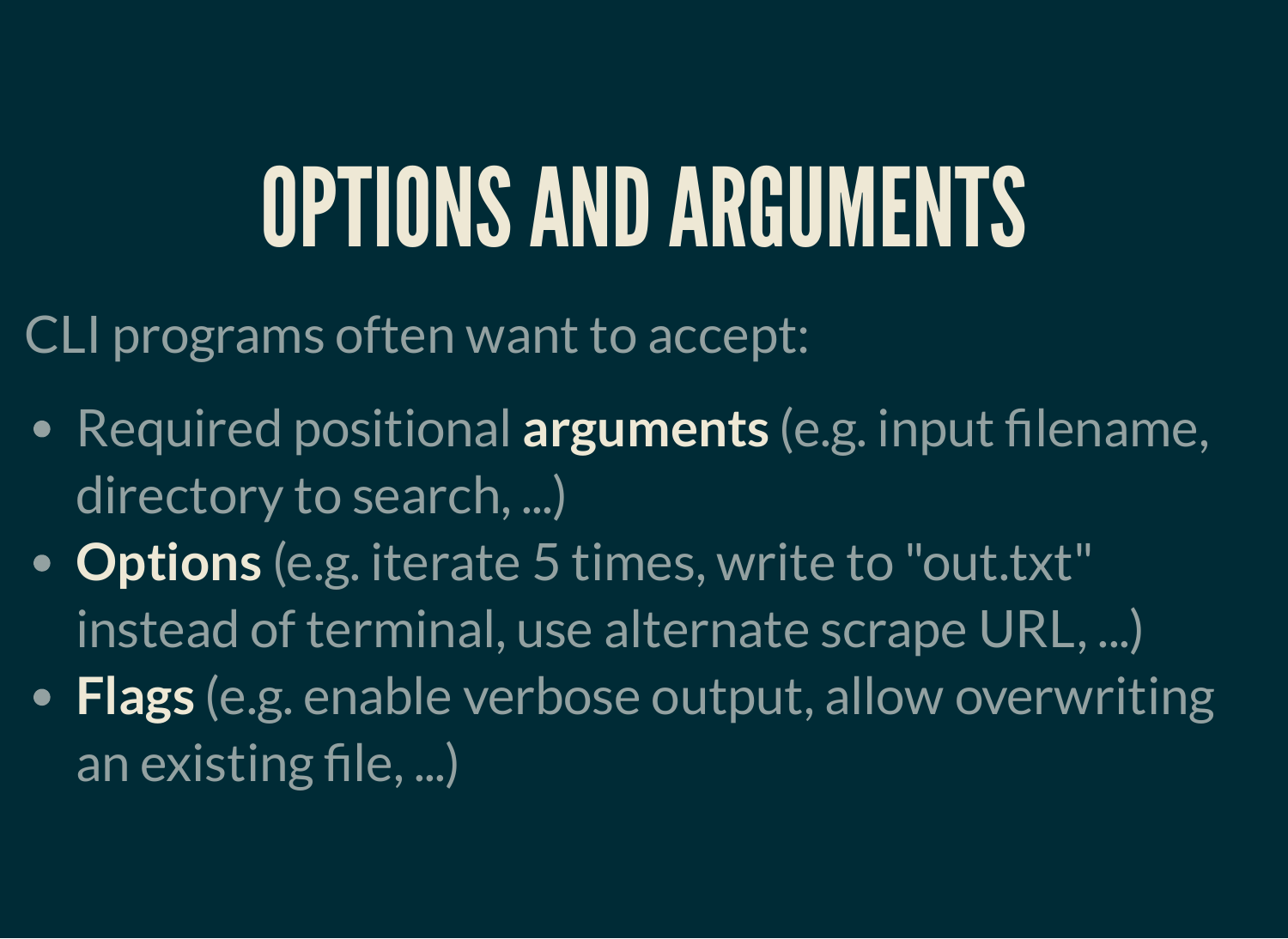# OPTIONS

A configurable aspect of the program's operation that can be set or changed by adding command line argument(s).

E.g. A scraper might default to waiting 30 seconds between requests, but allow you to change this on the command line. Some popular syntaxes:

|                 |                                      | scrape --delay 5 # my favorite; human readable! |
|-----------------|--------------------------------------|-------------------------------------------------|
|                 |                                      | scrape -d5 # terse but ok                       |
|                 | scrape -d 5 # also used              |                                                 |
|                 | scrape $-\text{delay}=5$ # also used |                                                 |
|                 |                                      | scrape -delay 5 # less common                   |
| $screened$ /d 5 | <b>Service Service</b>               | # rare except in Windows                        |
|                 |                                      | scrape /delay 5 # rare except in Windows        |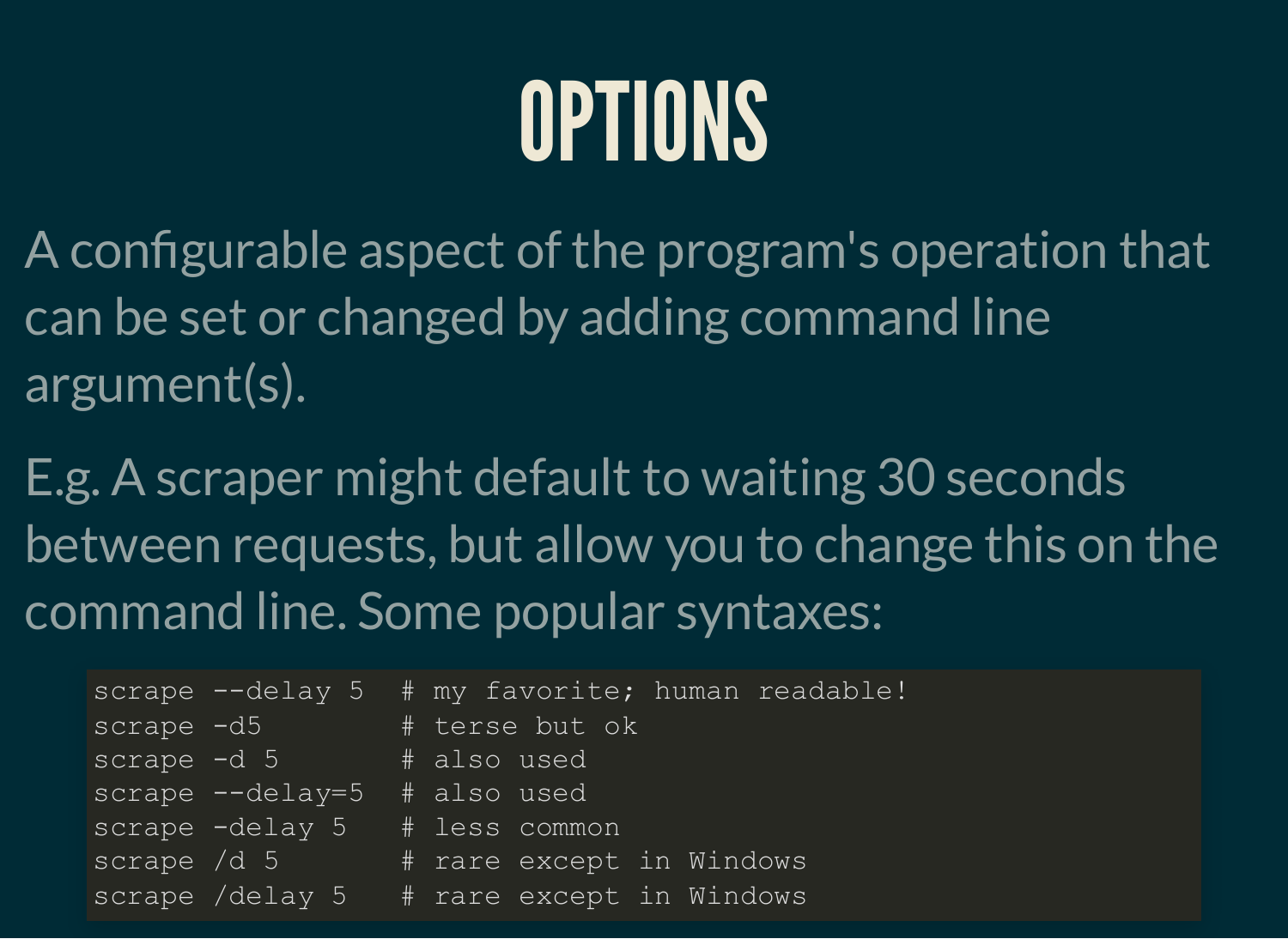#### Linux/MacOS examples:

```
cat mcs275/slides/lecture42.html
ls mcs275/public/samplecode
cp lecture template.html lecture43.html
ls -1ls --human-readable
find . -name '*.html' # recursive search for HTML files
```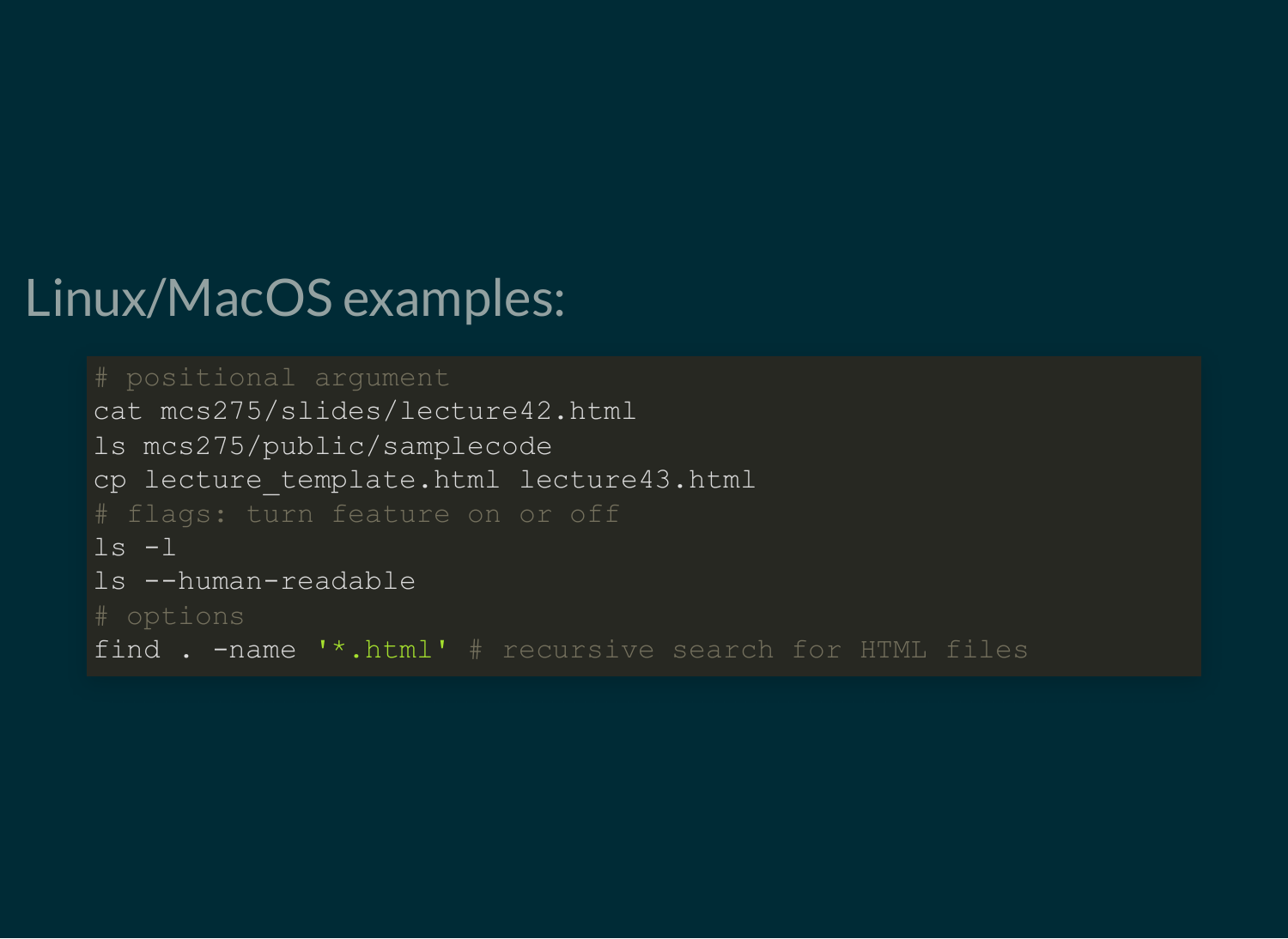### USAGEANDHELP

If invalid or insufficient arguments are given, a good CLI program will display a short **usage message** (explaining how to use it).

It is best to also offer a help flag (e.g.  $-\text{help}$  or  $-h$ ) that prints a more detailed usage message and list of options.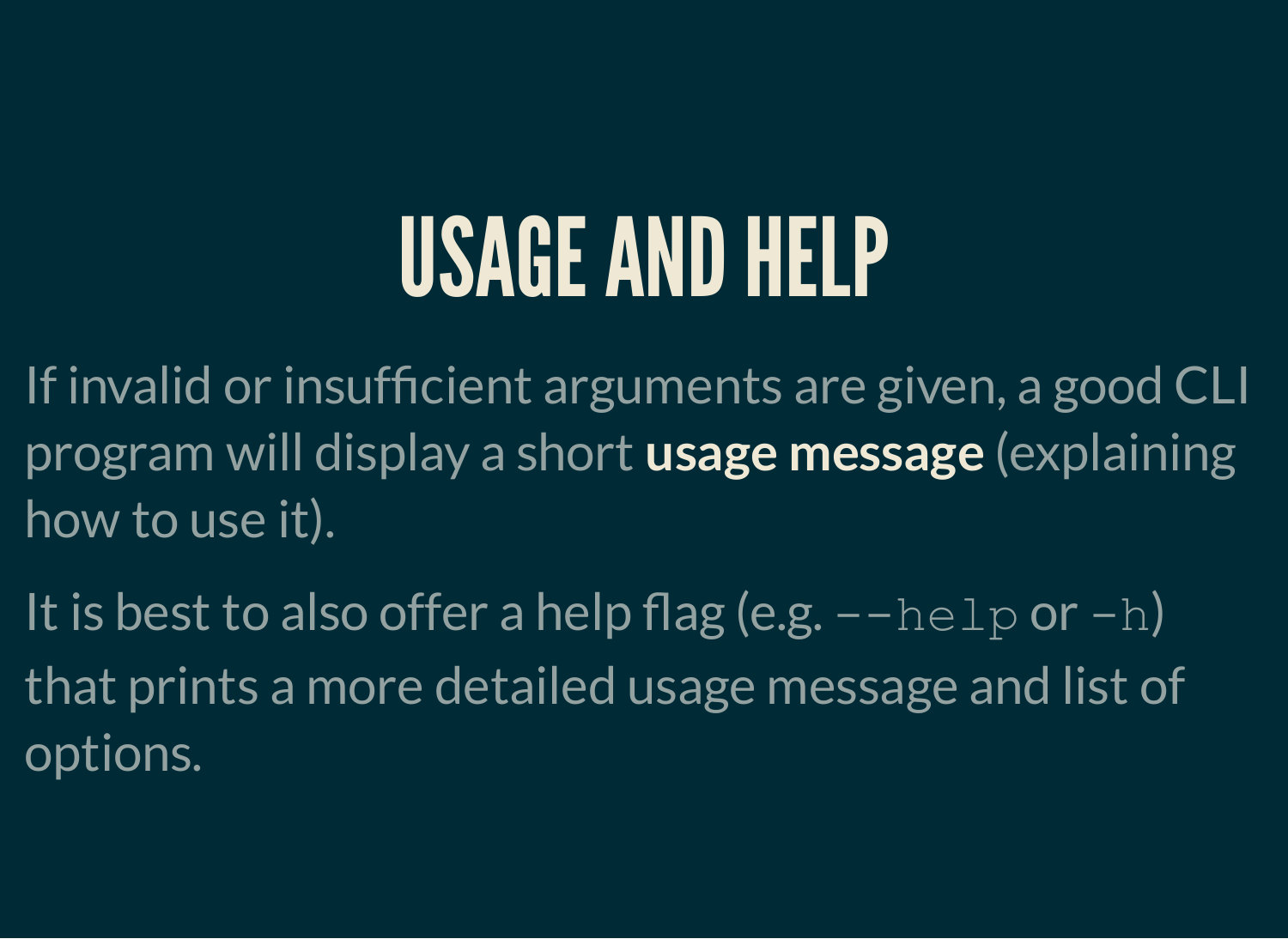### ARGPARSE

- Parsing and extracting options, arguments, and flags from sys.argv is difficult to do well.
- But in Python you can (and should) usually avoid writing command line parsers from scratch.
- The standard library module [argparse](https://docs.python.org/3/howto/argparse.html) is flexible and easy to use.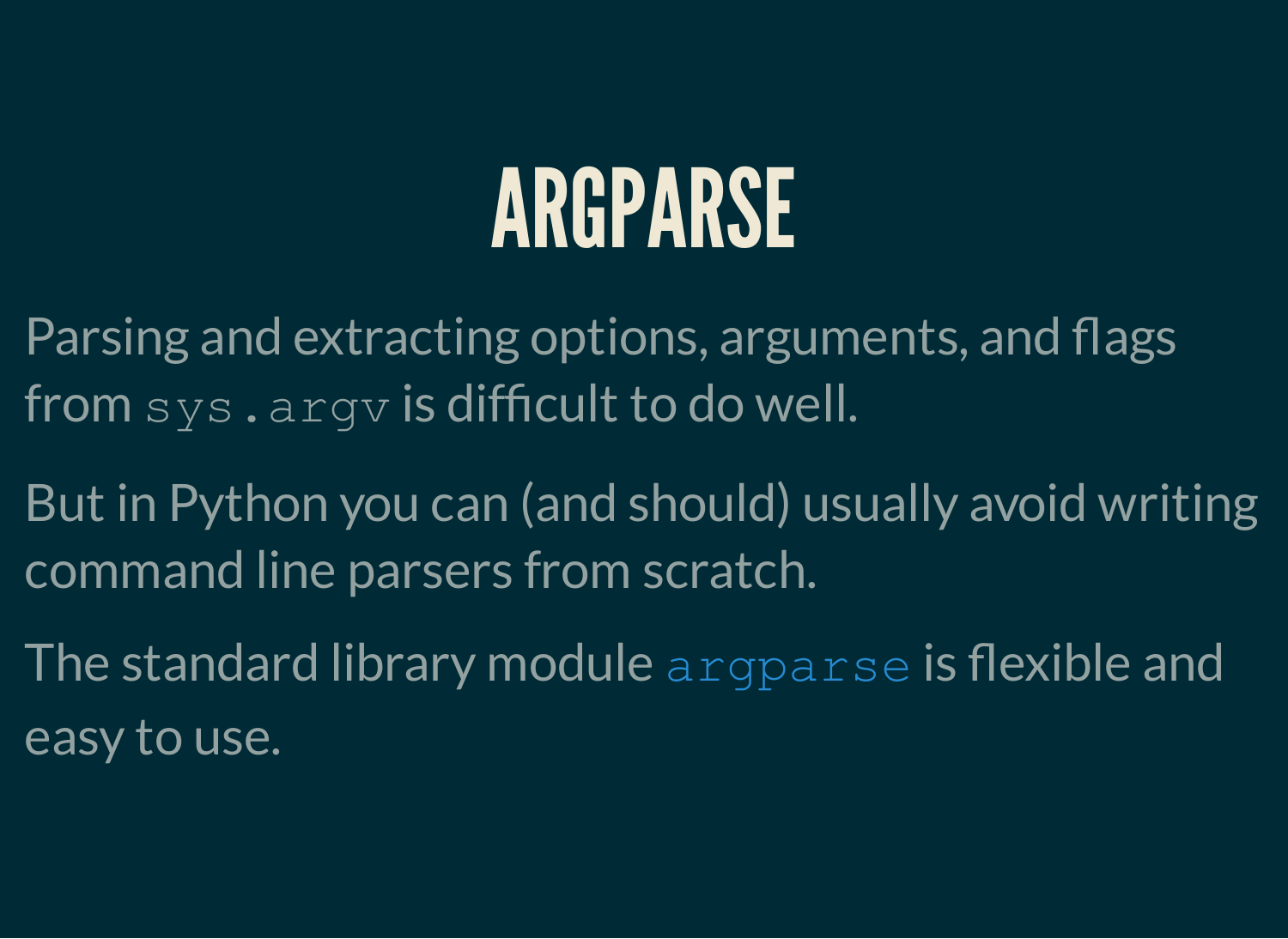# KEY FEATURES

- Argument and option type checking
- Automatic help and usage messages
- Automatic error messages
- Allows an option to have both short and long names  $(e.g. -h and -help)$
- Supports many common ways of writing options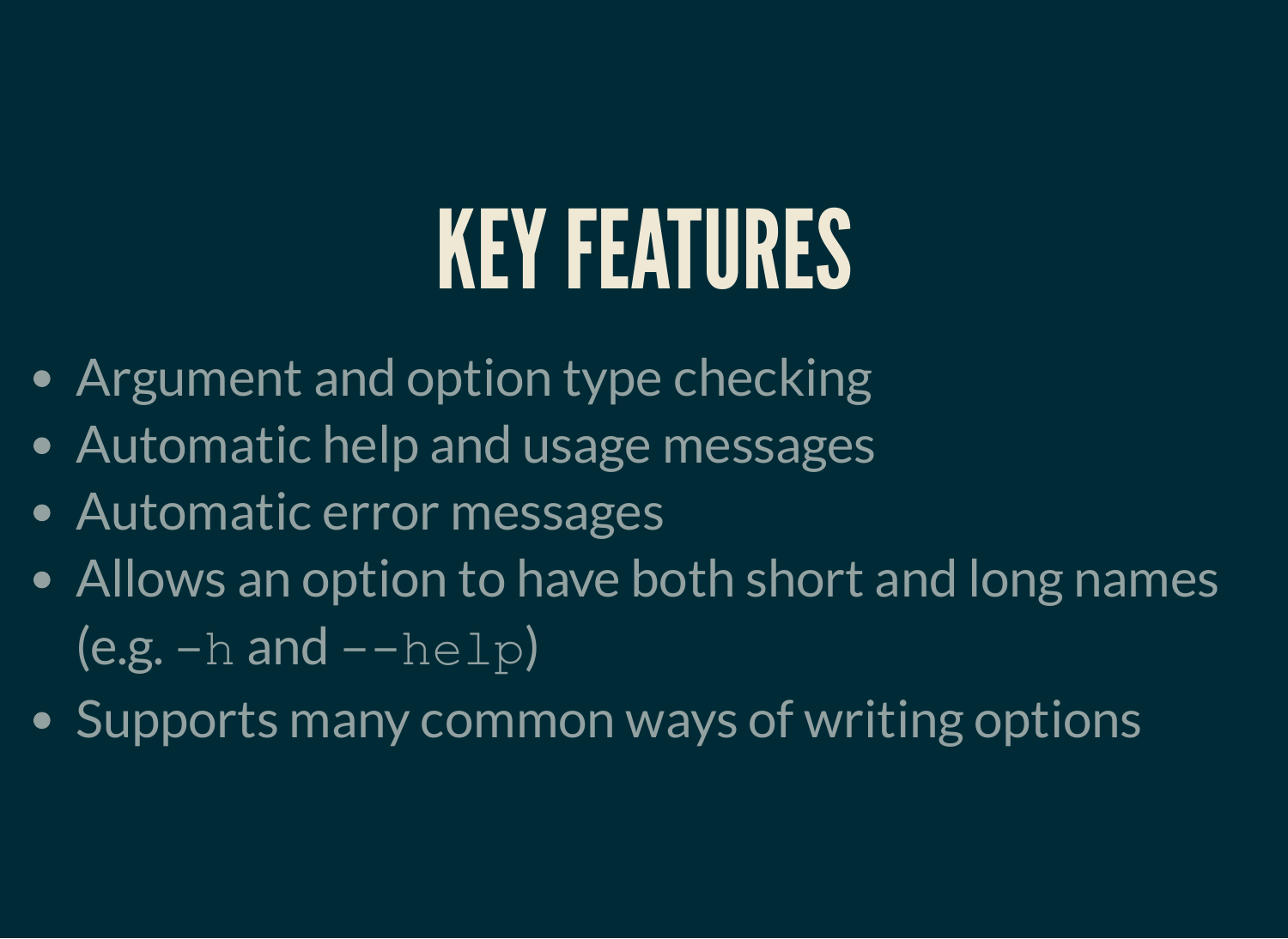#### Minimal argparse example from the [module](https://docs.python.org/3/howto/argparse.html) docs:

**import** argparse

```
parser = argparse.ArgumentParser()
parser.add_argument(
     "square",
     help="display a square of a given number",
     type=int # if not specified, default type is string
\big)args = parser.parse args() # parse or show error and exit
print(args.square**2) # arguments and options are attributes of
```